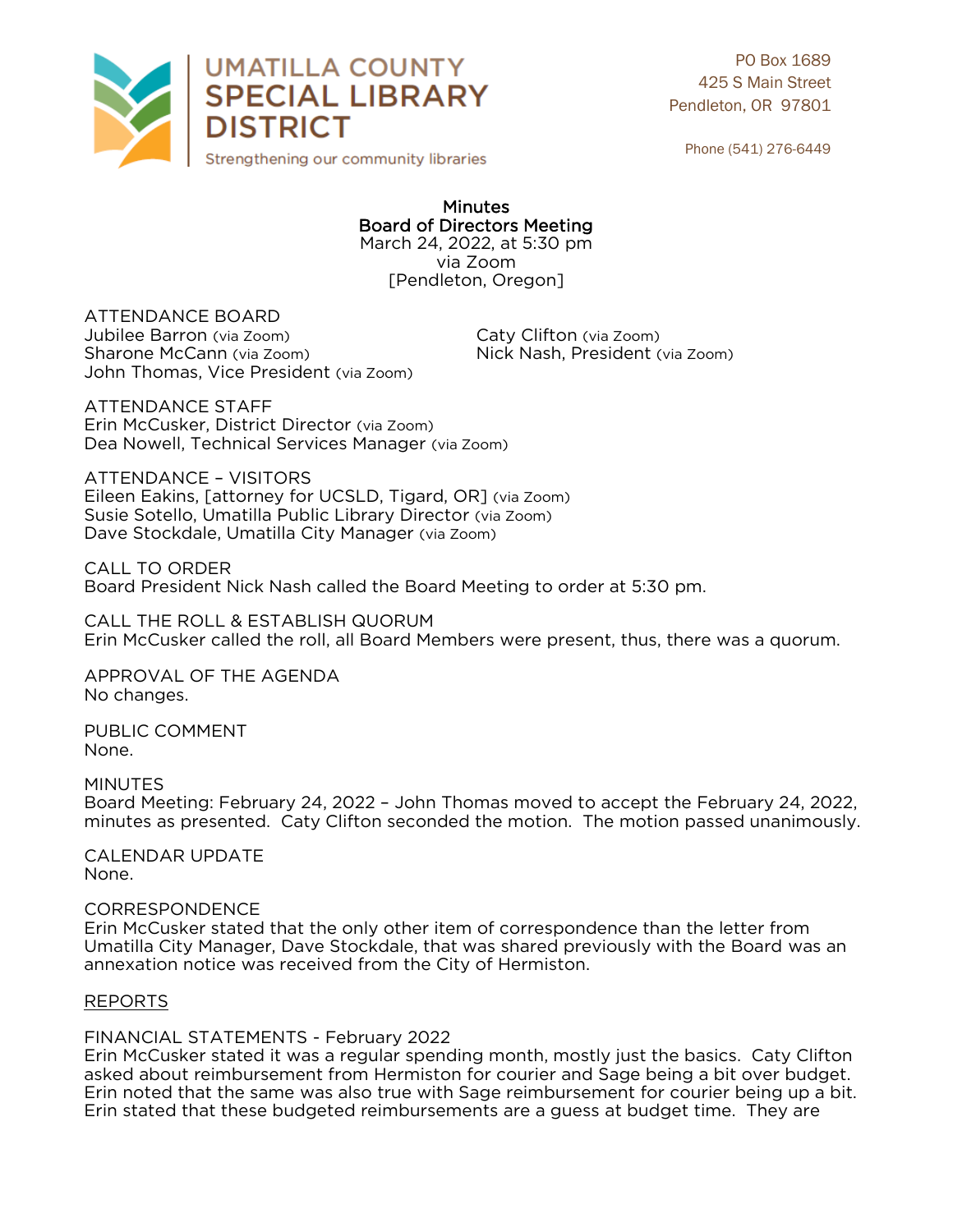calculated based on the current population figures and the amount of the invoices. Caty<br>Clifton moved to approve the February 2022 financial statement, pending audit. John Thomas seconded the motion. The motion passed unanimously. Thomas seconded the motion. The motion passed unanimously.

## STAFF MONTHLY REPORTS

Erin McCusker shared that Monica Hoffman is visiting over 70 sites per month since things began opening back up. She reached over 568 children through story times last month. Erin shared that Dea Nowell, despite a rough month, has kept up with the cataloging for the libraries, for which Erin is appreciative. Erin has been working on the in-service which is next Friday (April 1<sup>st</sup>). She submitted 2 articles to the East Oregonian: 1 regular monthly article and 1 PSA for National Library Week which begins April  $3<sup>rd</sup>$ . She is also planning for article and 1 PSA for National Library Week which begins April 3rd. She is also planning for<br>the Budget Committee meeting and working on the Community Needs Assessment. the Budget Committee meeting and working on the Community Needs Assessment.

Caty Clifton said thanks so much for the reports and the time it takes to do them. Nick Nash concurred with this.

BOARD TRAINING - ALA CODE OF ETHICS<br>Erin McCusker shared that she recently had received a survey regarding accessibility for all which made her think about this document. Erin read through the 9 statements as the Board's training and shared that it is a code of ethics for the public library profession and in how we offer public library services. how we offer public library services.

# OLD BUSINESS

## COMMUNITY NEEDS ASSESSMENT

Erin McCusker stated that the surveys are continuing to come in. It was noted that this survey, by intention, looks different from a library services assessment. The survey is open through April 1<sup>st</sup>. Erin also noted that she will be asking some questions of library staff at the In-Service. Erin will be compiling the information received from the survey and census information through PolicyMap, to get to Darci Hanning who will be going through it with the Board at their Board Retreat on April  $9<sup>th</sup>$ . Nick Nash thanked Erin for all the work she is doing on this and keeping it within the timelines. doing on this and keeping it within the timelines.

AGREEMENTS FOR LIBRARY SERVICES<br>Erin stated that we have received 7 signed agreements back - Milton-Freewater, Weston, Athena, Adams, Pendleton, Pilot Rock, Ukiah. Eileen Eakins, attorney for UCSLD, stated that Erin had asked her some preliminary questions regarding the City of Umatilla's agreement questions. Ms. Eakins stated that the District had received a letter from the City of Umatilla's City Manager Dave Stockdale. The questions were reviewed and commented on by the Board, Mr. Stockdale, and Ms. Eakins. After discussion, Caty Clifton moved to empower Erin to work with Eileen Eakins to create an addendum to the current Agreement to soften language regarding working in good faith with partners before withholding funding and not to change language regarding criteria. John Thomas seconded the motion. The motion was approved unanimously. The motion was approved unanimously.

President Nick Nash thanked Ms. Eakins and welcomed her to leave the meeting if she desired. At which time she left the meeting. desired. At which time she left the meeting.

## ACCEPTANCE OF AUDITS

Erin McCusker stated that city audits had been received from Milton-Freewater and Stanfield, both of whom had been given extensions by the State. Sharone McCann made a motion of formal acceptance of the 2 additional audits received. Jubilee Barron seconded the motion. The motion passed unanimously. the motion. The motion passed unanimously.

## <u>NEW BUSINESS</u>